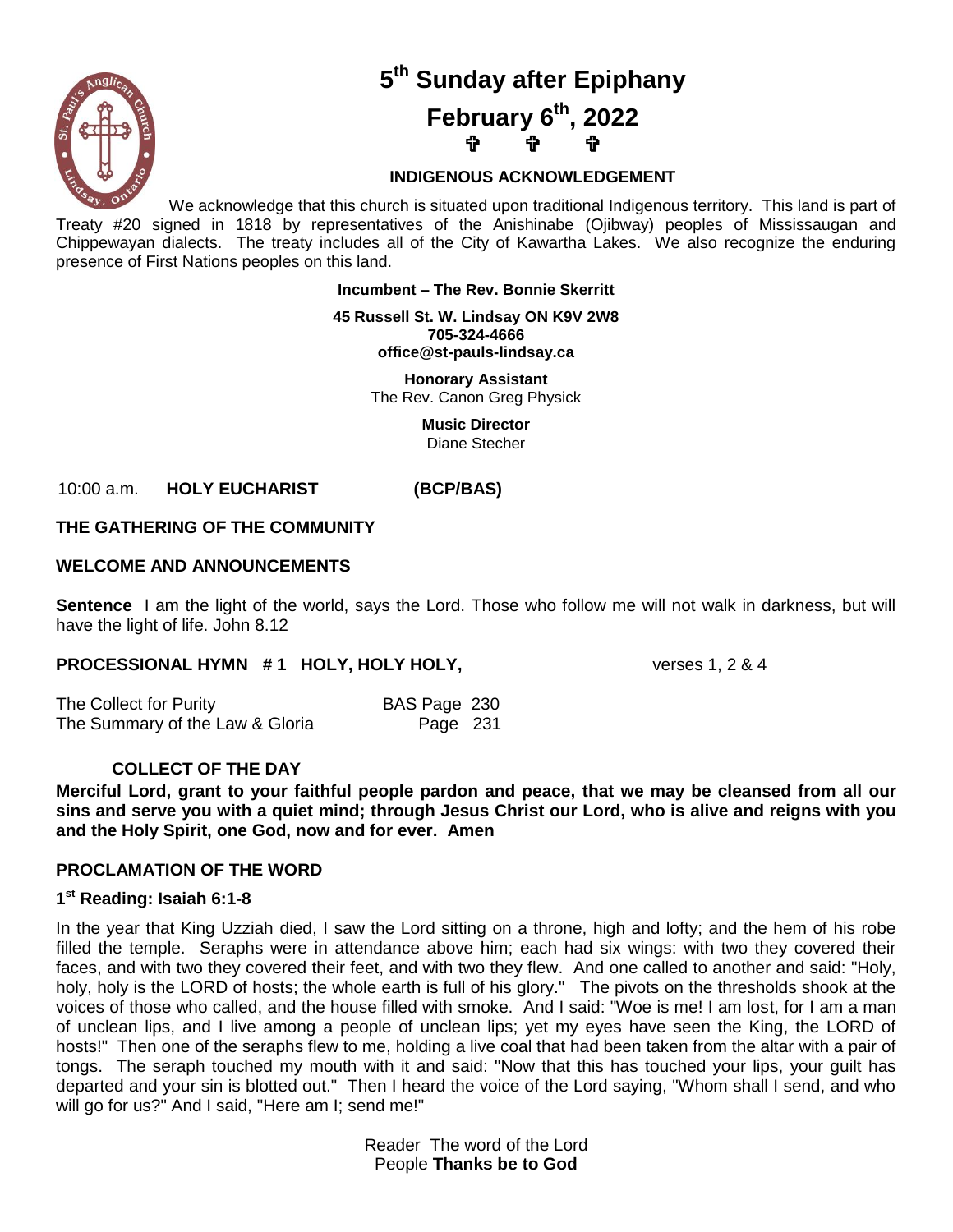# (Congregation remain seated) **said responsively, alternating verses**

# **2nd Reading 1 Corinthians 15:1-11**

Now I would remind you, brothers and sisters, of the good news that I proclaimed to you, which you in turn received, in which also you stand, through which also you are being saved, if you hold firmly to the message that I proclaimed to you--unless you have come to believe in vain. For I handed on to you as of first importance what I in turn had received: that Christ died for our sins in accordance with the scriptures, and that he was buried, and that he was raised on the third day in accordance with the scriptures, and that he appeared to Cephas, then to the twelve. Then he appeared to more than five hundred brothers and sisters at one time, most of whom are still alive, though some have died. Then he appeared to James, then to all the apostles. Last of all, as to one untimely born, he appeared also to me. For I am the least of the apostles, unfit to be called an apostle, because I persecuted the church of God. But by the grace of God I am what I am, and his grace toward me has not been in vain. On the contrary, I worked harder than any of them--though it was not I, but the grace of God that is with me. Whether then it was I or they, so we proclaim and so you have come to believe.

| Reader        | The word of the Lord    |
|---------------|-------------------------|
| <b>People</b> | <b>Thanks be to God</b> |

# **A reading from the Gospel of** Luke 5:1-11

# **Glory to you, Lord Jesus Christ**

Once while Jesus was standing beside the lake of Gennesaret, and the crowd was pressing in on him to hear the word of God, he saw two boats there at the shore of the lake; the fishermen had gone out of them and were washing their nets. He got into one of the boats, the one belonging to Simon, and asked him to put out a little way from the shore. Then he sat down and taught the crowds from the boat. When he had finished speaking, he said to Simon, "Put out into the deep water and let down your nets for a catch." Simon answered, "Master, we have worked all night long but have caught nothing. Yet if you say so, I will let down the nets." When they had done this, they caught so many fish that their nets were beginning to break. So they signaled their partners in the other boat to come and help them. And they came and filled both boats, so that they began to sink. But when Simon Peter saw it, he fell down at Jesus' knees, saying, "Go away from me, Lord, for I am a sinful man!" For he and all who were with him were amazed at the catch of fish that they had taken; and so also were James and John, sons of Zebedee, who are partners with Simon. Then Jesus said to Simon, "Do not be afraid; from now on you will be catching people." When they had brought their boats to shore, they left everything and followed him.

#### **Praise to you, Lord Jesus Christ.**

# **SERMON – The Rev. Bonnie Skerritt**

| The Creed                 | BAS Page 234 |
|---------------------------|--------------|
| Prayers of the People     | 236          |
| Confession and Absolution | 239          |
| The Peace                 | 240          |

**OFFERTORY HYMN** # 431 TAKE UP YOUR CROSS verses 1,3 & 4

# **THE CELEBRATION OF THE EUCHARIST**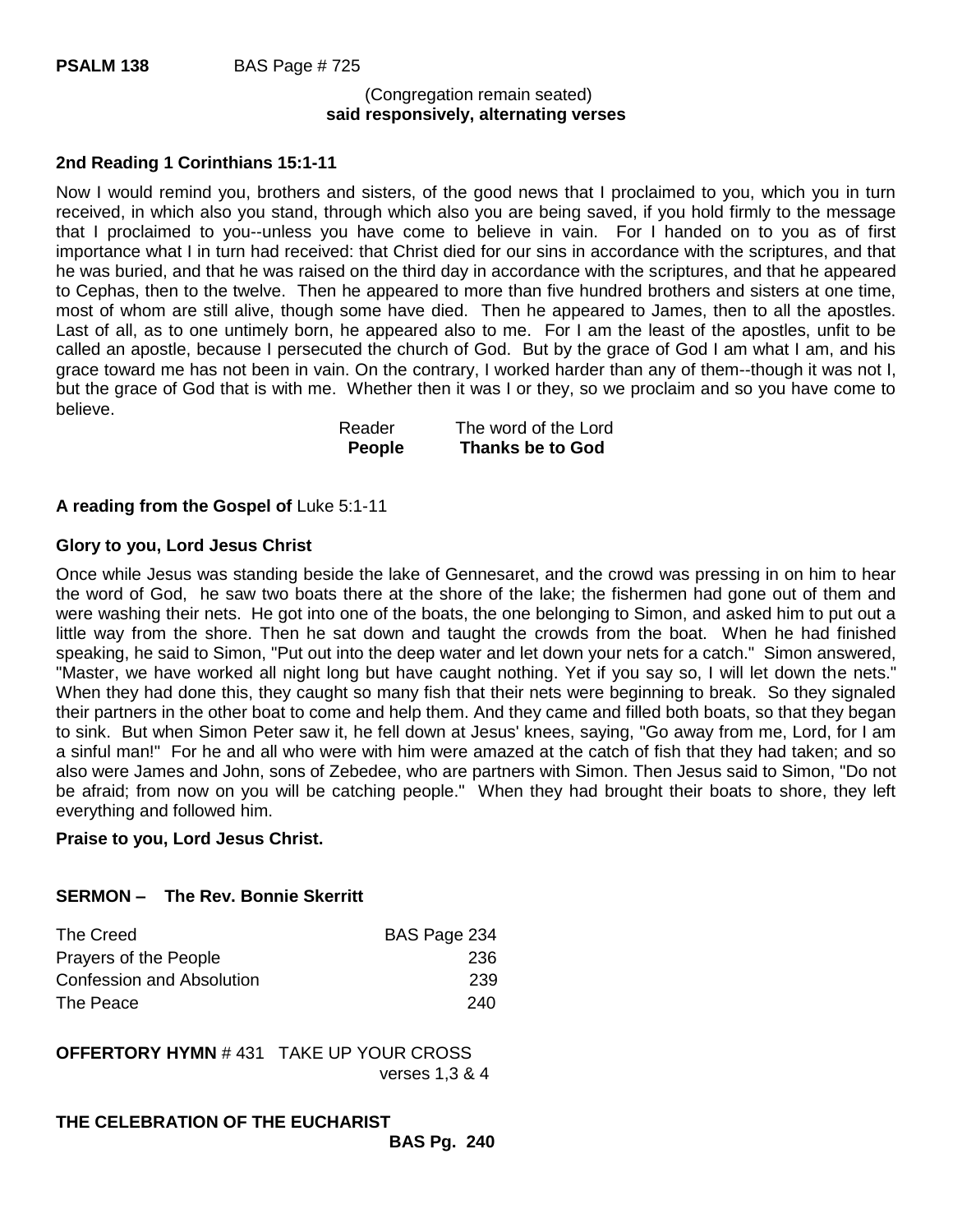# **PRAYER OVER THE GIFTS**

**Celebrant** God of compassion and forgiveness, receive our offering this day, and make us one with him who is our peace, Jesus Christ our Saviour. **Amen**

# **THE GREAT THANKSGIVING**

#### **Eucharistic Prayer A** BAS Page 241

(Preface) **Celebrant** Blessed are you, gracious God, creator of heaven and earth; you have revealed your eternal plan of salvation, and have shown your Son Jesus Christ to be the light of all peoples. Therefore with angels and archangels we raise our voices in joyful praise to proclaim the glory of your name.

# **The Lord's Prayer** BAS Page 245

**Lamb of God** (Agnus Dei) -

Celebrant Lamb of God, you take away the sins of the world, have mercy upon us.

**All Lamb of God, you take away the sins of the world, have mercy upon us. Lamb of God, you take away the sins of the world, grant us peace.** 

#### **PRAYER FOR SPIRITUAL COMMUNION**

Celebrant Those wishing to do so may make their spiritual communion by joining in this prayer with me now:

**People: I worship and adore you, Lord Jesus Christ, present in the Holy Sacrament and in your people, who are gathered in spirit. In this moment I join with them to receive you in my heart, and in our community. May you, enthroned on the altar, now be enthroned in my heart; may you who give yourself to us again, fill us with grace, and heavenly blessing. Even as I am fed, may my hunger for you and for your reign of justice and peace increase, that I may, with your Spirit, work for that day when your reign shall come on earth as it is in heaven. Amen.**

**Music during Communion** –

 **Hymn # 435** Take My Life and Let It Be v. 1, 2, 5

 **Hymn # 399** Now Thank We All Our God

# **PRAYER AFTER COMMUNION**

**Eternal God, in you we find peace beyond all telling. May we who share in this heavenly banquet be instruments of your peace on earth, in the name of Jesus Christ the Lord. Amen**

**DOXOLOGY** BAS Page 247

*Celebrant* Glory to God,

*All* **whose power, working in us, can do infinitely more**

**than we can ask or imagine.**

**Glory to God from generation to generation, in the Church and in Christ Jesus, for ever and ever. Amen.**

#### **THE BLESSING**

**Recessional Hymn # 430** verses 1, 3 & 5

**WILL YOU COME AND FOLLOW ME**